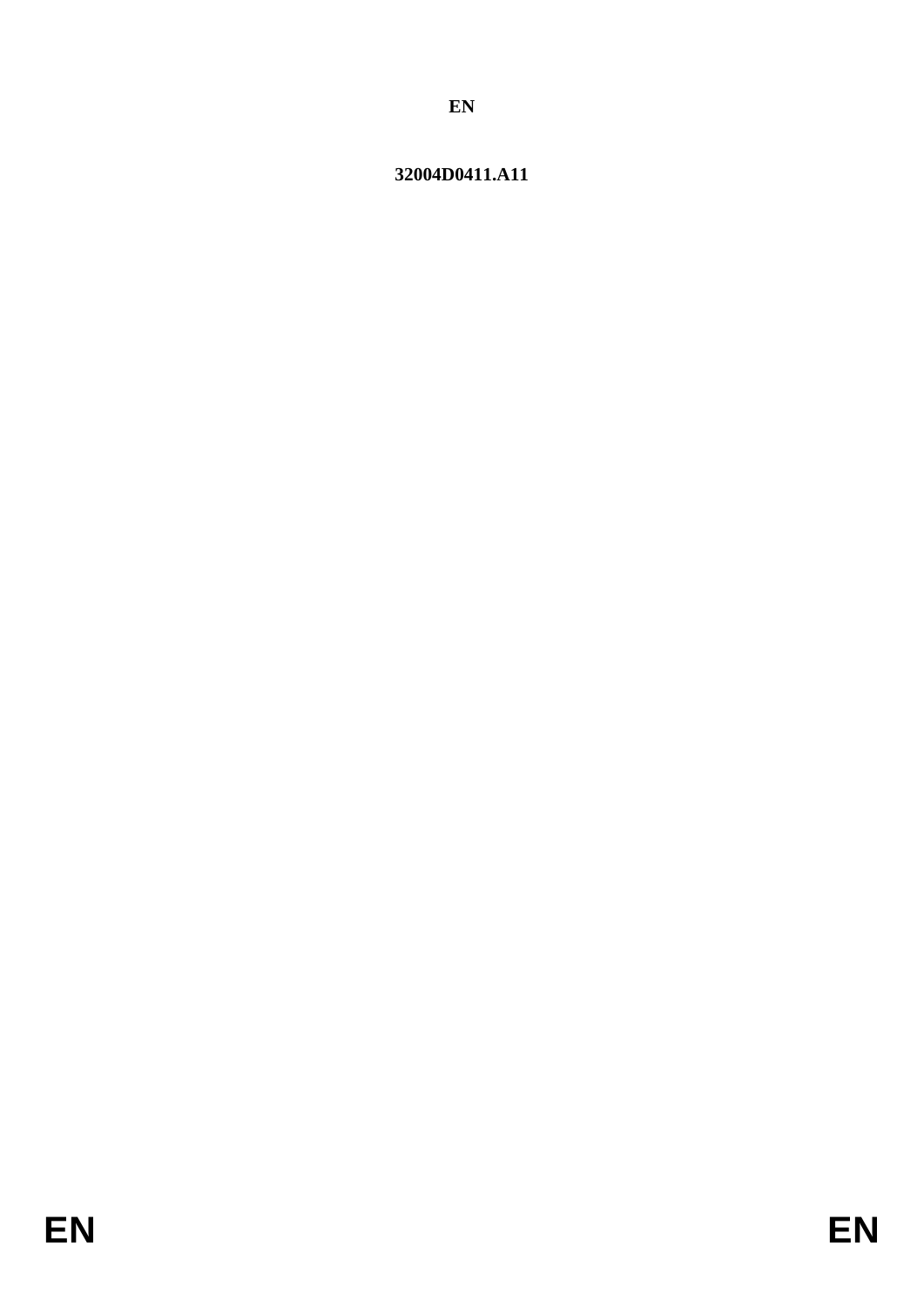## **DECISION OF THE EEA JOINT COMMITTEE No 39/2005**

## **of 11 March 2005**

### **amending Annex XI (Telecommunication Services) to the EEA Agreement**

## THE EEA JOINT COMMITTEE,

Having regard to the Agreement on the European Economic Area, as amended by the Protocol adjusting the Agreement on the European Economic Area, hereinafter referred to as 'the Agreement', and in particular Article 98 thereof,

Whereas:

- (1) Annex XI to the Agreement was amended by Decision of the EEA Joint Committee No [1](#page-1-0)05/2004 of 9 July 2004<sup>1</sup>.
- (2) Commission Decision 2004/411/EC of 28 April 2004 on the adequate protection of personal data in the Isle of Man<sup>2</sup>, as corrected by OJ L 208, 10.6.2004, p. 47, is to be incorporated into the Agreement,

HAS DECIDED AS FOLLOWS:

### *Article 1*

The following point shall be inserted after point 5eh (Commission Decision 2003/821/EC) of Annex XI to the Agreement:

'5ei. **32004 D 0411**: Commission Decision 2004/411/EC of 28 April 2004 on the adequate protection of personal data in the Isle of Man (OJ L 151, 30.4.2004, p. 48), as corrected by OJ L 208, 10.6.2004, p. 47.'

## *Article 2*

The texts of Decision 2004/411/EC, as corrected by OJ L 208, 10.6.2004, p. 47, in the Icelandic and Norwegian languages, to be published in the EEA Supplement to the Official Journal of the European Union, shall be authentic.

<span id="page-1-0"></span><sup>&</sup>lt;sup>1</sup> OJ L 376, 23.12.2004, p. 35.<br><sup>2</sup> OJ L 151, 30.4.2004, p. 48.